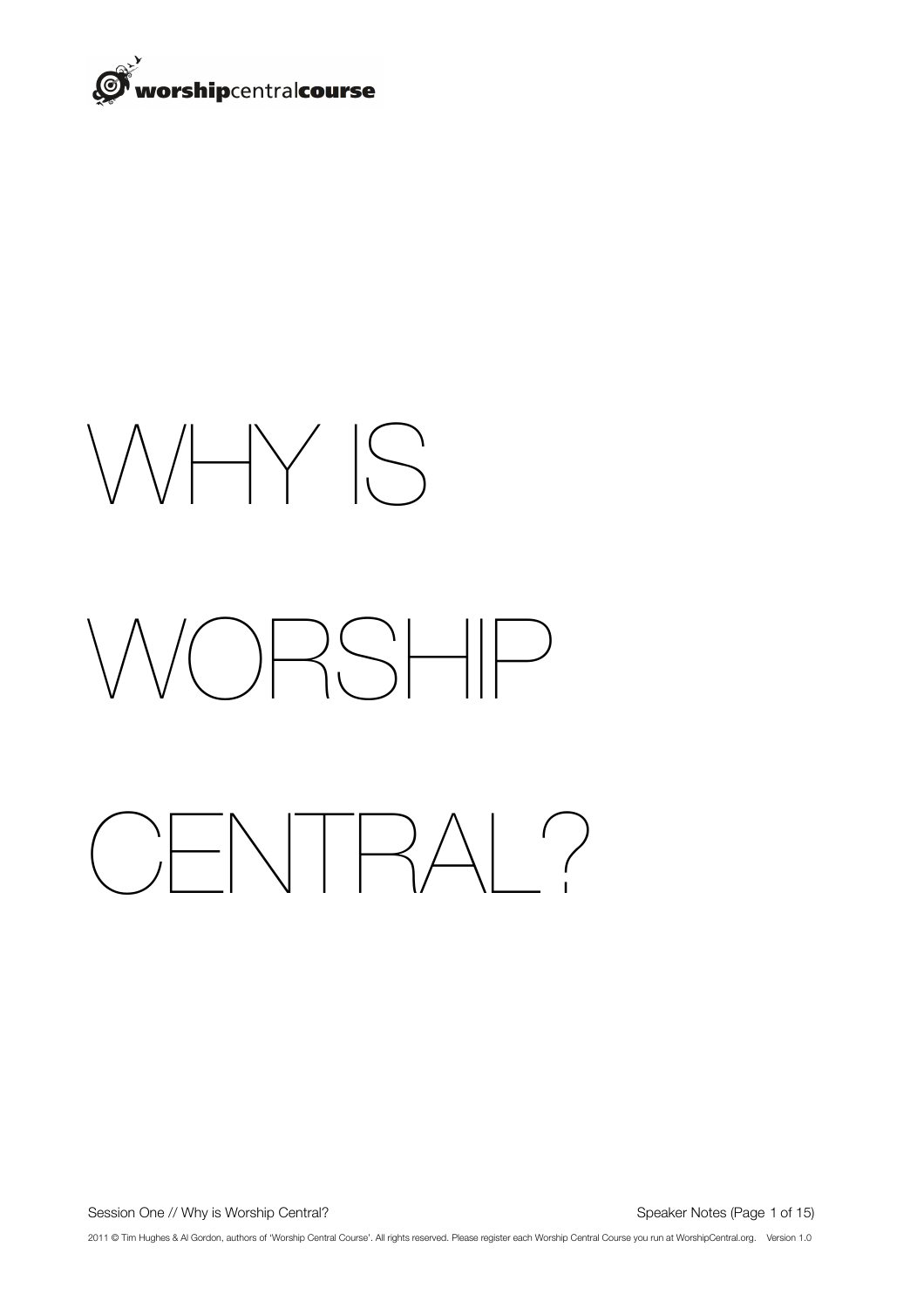

## Welcome

Thanks for downloading the Speaker Notes for the Worship Central Course. In this first session, we've outlined the structure and key points for the talk, and left room for you to add your own examples. Feel free to personalize the examples and make it your own, but we'd please ask that you keep the core material the same, as we want people to be able to get the same Course wherever they are.

We pray this course will be a great blessing to you and your worship team, and we stand with you as you seek to encounter God, equip the worshipper and empower your local church.

Tim Hughes & Al Gordon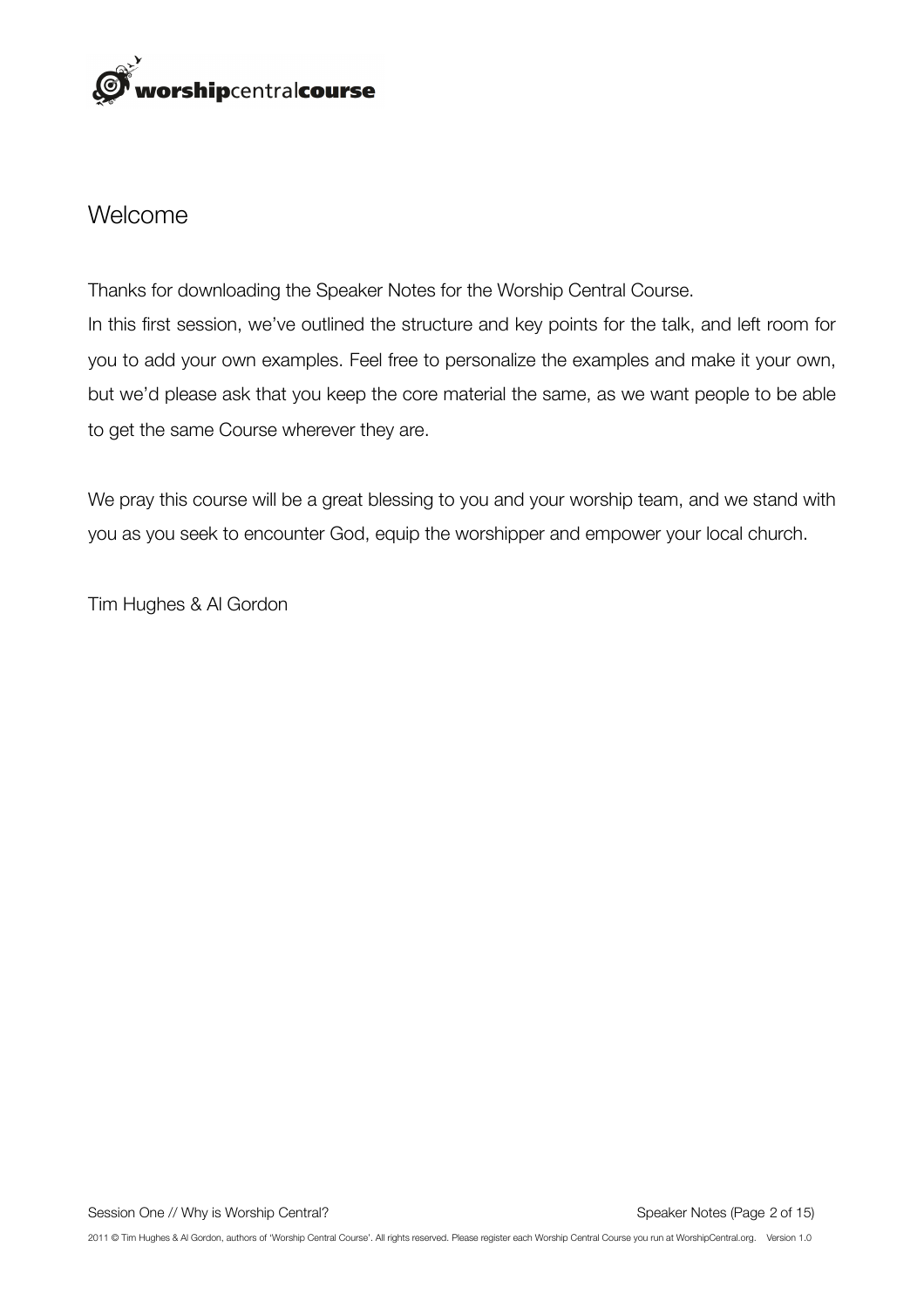

#### **Introduction**

Start with a personal story of how God has impacted your life through worship. For instance, Al tells a story about becoming a Christian. Having asked God to make himself known, it wasn't until Al encountered worship - alone, on his bed, with his headphones on and 'I Will Offer Up My Life' on repeat - that he felt the life-changing truth of salvation penetrate his soul.

Tim tells another story, this time about leading worship with the song 'Amazing Grace' in a maximum security prison. The results were dramatic: men who had been locked up for their actions brought low by the loving power of God's grace, all revealed through worship.

Let's begin by looking together at Psalm 100:

"Shout for joy to the Lord, all the earth. Worship the Lord with gladness; Come before him with joyful songs. Know that the Lord is God. It is he who made us, and we are his; We are his people, the sheep of his pasture. Enter his gates with thanksgiving And his courts with praise; Give thanks to him and praise his name. For the Lord is good and his love endures forever; His faithfulness continues through all generations."

Psalm 100 (NIV)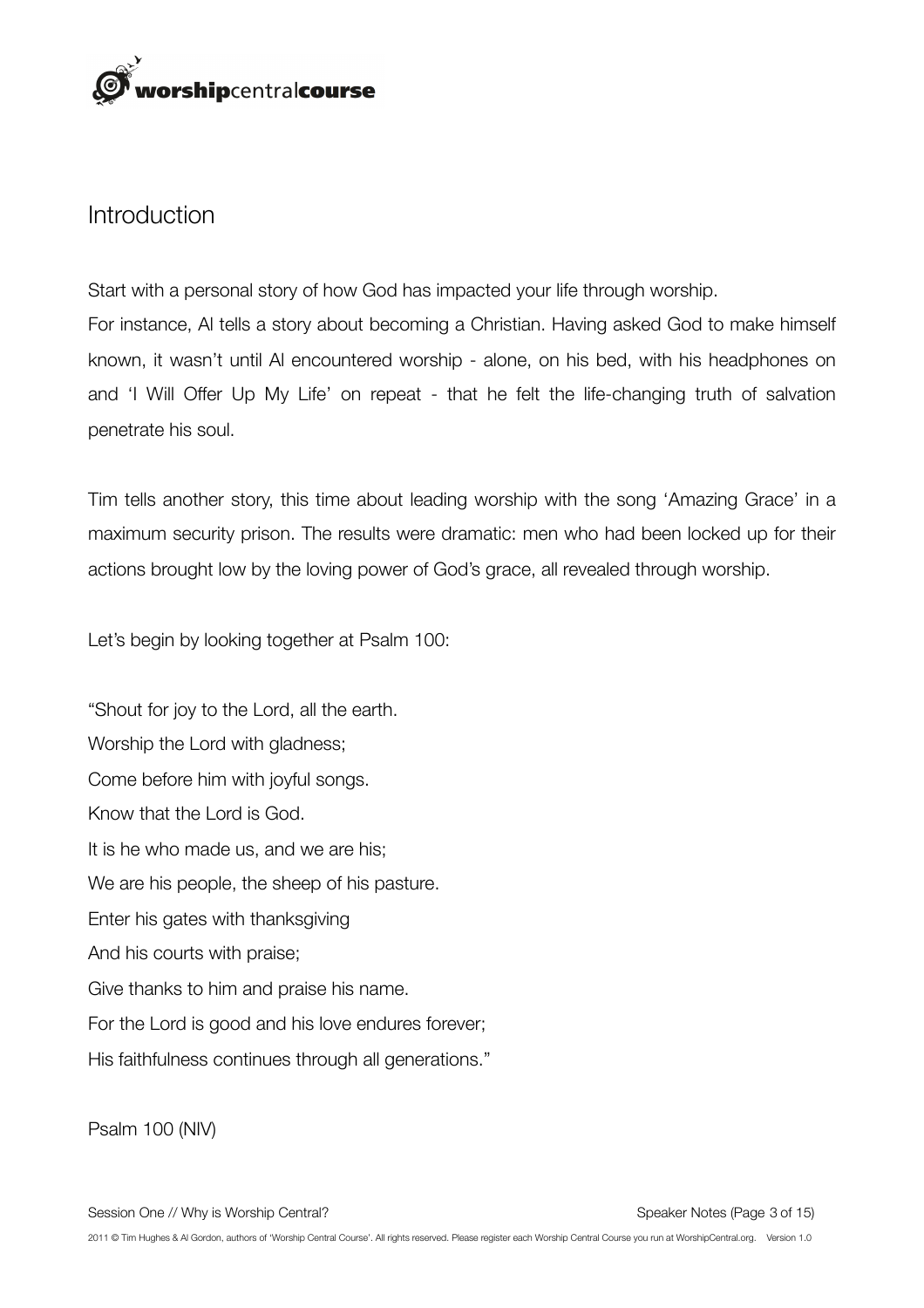

Worship is going on all around us in every possible form and style you could imagine, on earth just as it is in heaven, today, right now just as it has been for thousands of years. Throughout the world and throughout history, wherever there is worship, there has always been a conversation going on about worship; from the Church Fathers wrestling with what worship should look like in the decades after Jesus, to the reformers asking what God requires of us in the light of Scripture. Today, this discussion is still as relevant as ever.

Some of us today might be disillusioned with worship, tired of performance instead of praise, or burnt out by empty religion. Or we may be afraid of the change that seems to be sweeping away all around us and uncertain of what we can bring? Or perhaps we are excited about growing in our worship but unsure how to build a firm foundation for a lifetime of authentic worship?

Whoever we are, whatever has led us to this moment, we all start here with this simple yet all-important question: why is worship central? Today, we're going to look at three reasons why we believe that worship is central. Firstly, worship is our purpose.

## 1 Worship Is Our Purpose

We are not an accident of science or a cosmic mistake. Our lives are not meaningless and our choices matter. We were created with a purpose. The Bible tells us that God made the universe and breathed life into the human race, and calls us to 'know that the Lord is God', and that 'we are his'. (Psalm 100:3-4) God created you - just as he created all of us - to be caught up in a dynamic relationship with him at every level of your life: heart, soul and mind. That is our purpose: the dynamic relationship between us and our heavenly Father that impacts every level of our lives. That's what worship is.

Session One // Why is Worship Central? Speaker Notes (Page 4 of 15) 2011 © Tim Hughes & Al Gordon, authors of 'Worship Central Course'. All rights reserved. Please register each Worship Central Course you run at WorshipCentral.org. Version 1.0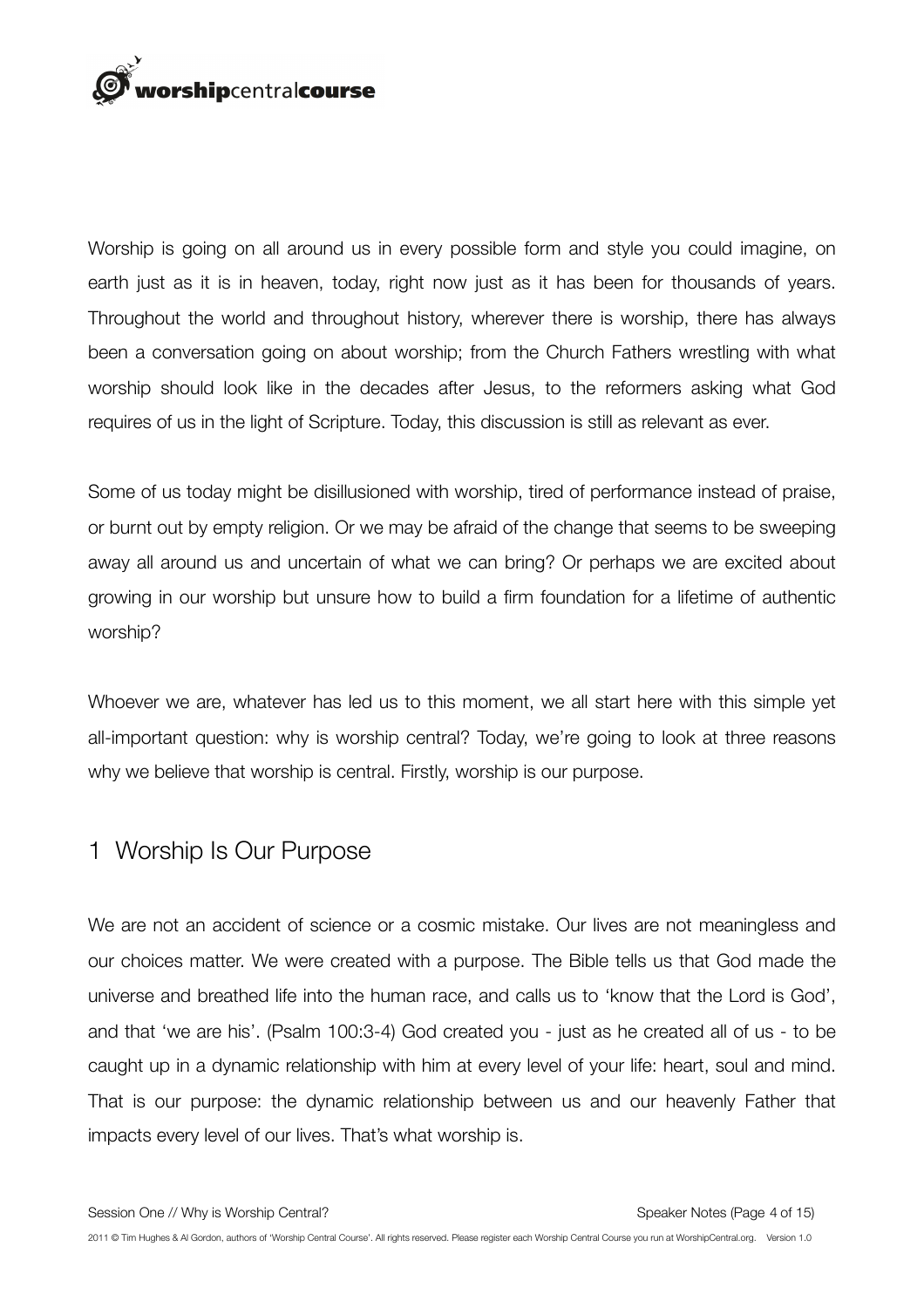# orshipcentralcourse

Worship is central to our existence because the God who created us as an act of pure joy intends us to know his love and to love him in response. The Bible tells us that before the creation of the world God chose us to be in relationship with him, and that our very existence is to be for 'the praise of his glory' (Ephesians 1:6). Just as sin is described as not giving glory to God (Rom 1:18-25), our great rescue by Jesus will ultimately lead to the arrival of heaven, which is portrayed in terms of worship (Rev 4:11). We live, breathe, move and love as expressions of God's joy. We were made to know him, to connect with him, to follow him, to serve him and to enjoy the mind-blowing, heart-stirring fullness of this world he has created. In other words, we were created to worship. It's deep in our spiritual DNA, in every encounter with God, is this sense of coming home - worship.

Everybody worships something. Whatever captivates our heart's affection, our mind's attention and our soul's ambition, it effectively has our worship. The English word 'worship' comes from the Anglo-Saxon '*weorthscipe*' which literally means to ascribe worth to something, and today we worship anything from rock stars to endorphin-exploding experiences. Those things that we value, admire, love and enjoy most, are by definition objects of our affection. C.S. Lewis explains this really well, writing, "I think we delight to praise what we enjoy because the praise not merely expresses but completes the enjoyment; it is its appointed consummation. It is not out of compliment that lovers keep on telling one another how beautiful they are; the delight is incomplete till it is expressed."

So worship is central because it's what we were created to do, but when we worship anything other than God we are somehow missing out on the fullness of the experience. Ultimately, if we don't find fulfillment in worshipping God, we end up worshipping nothing other than ourselves. For many, the pursuit of personal satisfaction, fame, money and power becomes the focus of their life's ambition. But however rich, powerful and famous we become, these things can never satisfy the deepest longings of our souls.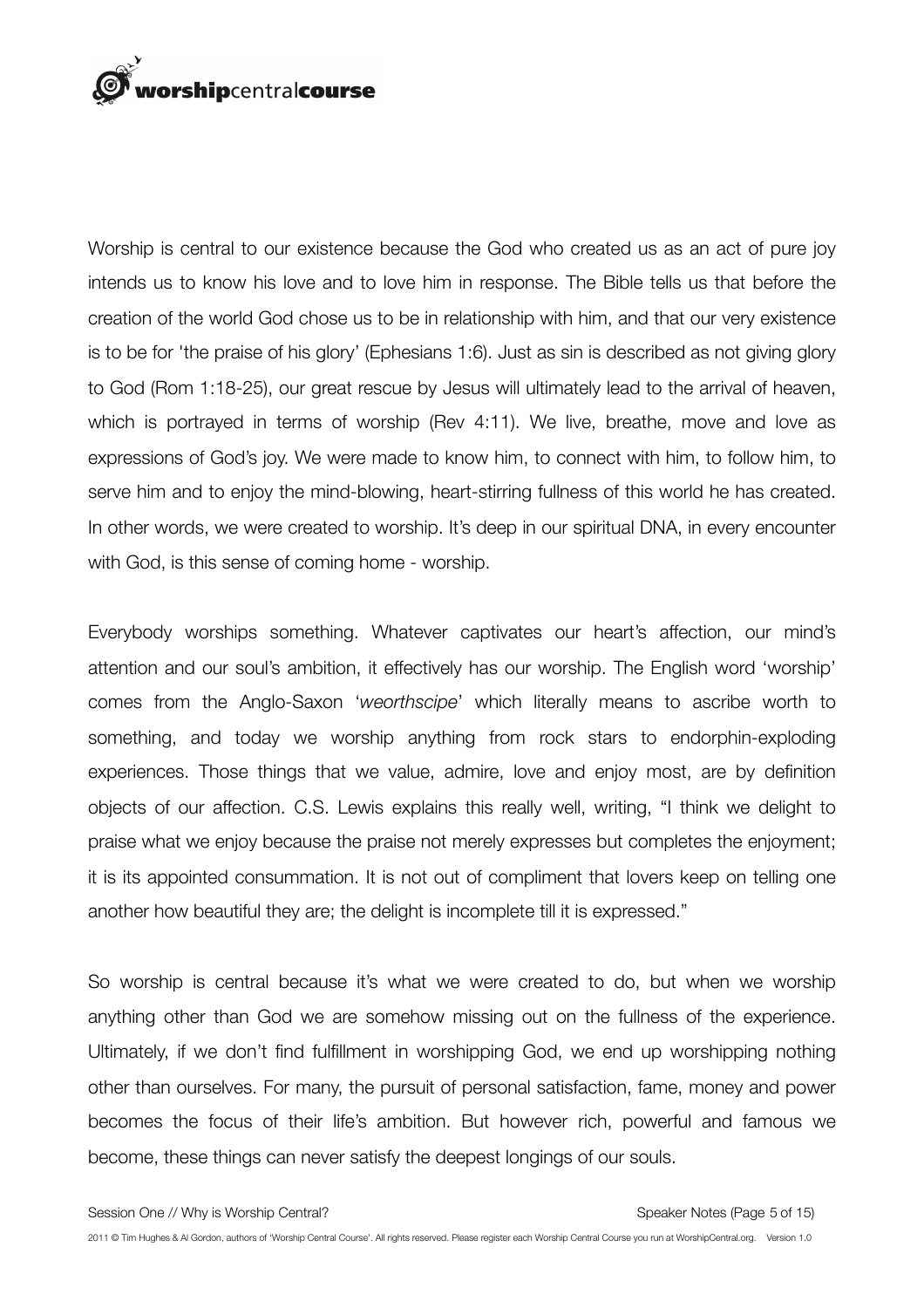# orshipcentralcourse

You only have to take a quick look at the Bible to see just how profound the call to worship is. When Abraham encountered God, he was called to obedient sacrifice, an act of worship. When Moses led the people out of Israel, it was so that they could worship the Lord, and Miriam leads them in worship. When Job loses everything, he falls to his knees in worship. When Elijah calls down fire from heaven, it is in the context of an act of worship. When David dances before the Lord, it is worship. When Hannah hands over her baby son to the Lord, she sings a song of worship. When Mary knows that she is carrying the Christ, she worships. When the wise men greet the Christ child, they worship. When Simeon sees the infant Christ, he worships. When the disciples realize that Christ is the Lord, they worship him. As Matt Redman writes, "When we face up to the glory of God, we find ourselves face down in worship."

So, worship is central because God made us - not as a project to be discarded once construction was complete, but as a child with whom he would share a powerful, ongoing relationship. Worship is another word for how we hold up our side of the bargain.

Until we discover our purpose in this life, we will never be satisfied. St Augustine once prayed "you have made us for yourself, O Lord, and our hearts are restless until they rest in you." In Jesus, we find the answer to the meaning of life. We have been made by the Maker, and saved by the Saviour with the one extraordinary purpose of enjoying relationship with God.

We could spend hours looking at definitions of worship, and it would be fascinating for a while. But there's a danger in overanalyzing: we might be tempted to reduce worship to just another 'activity' that the gathered community of God do when we meet together. Or we might fall into the trap of seeing worship as having nothing to do with singing or liturgy, but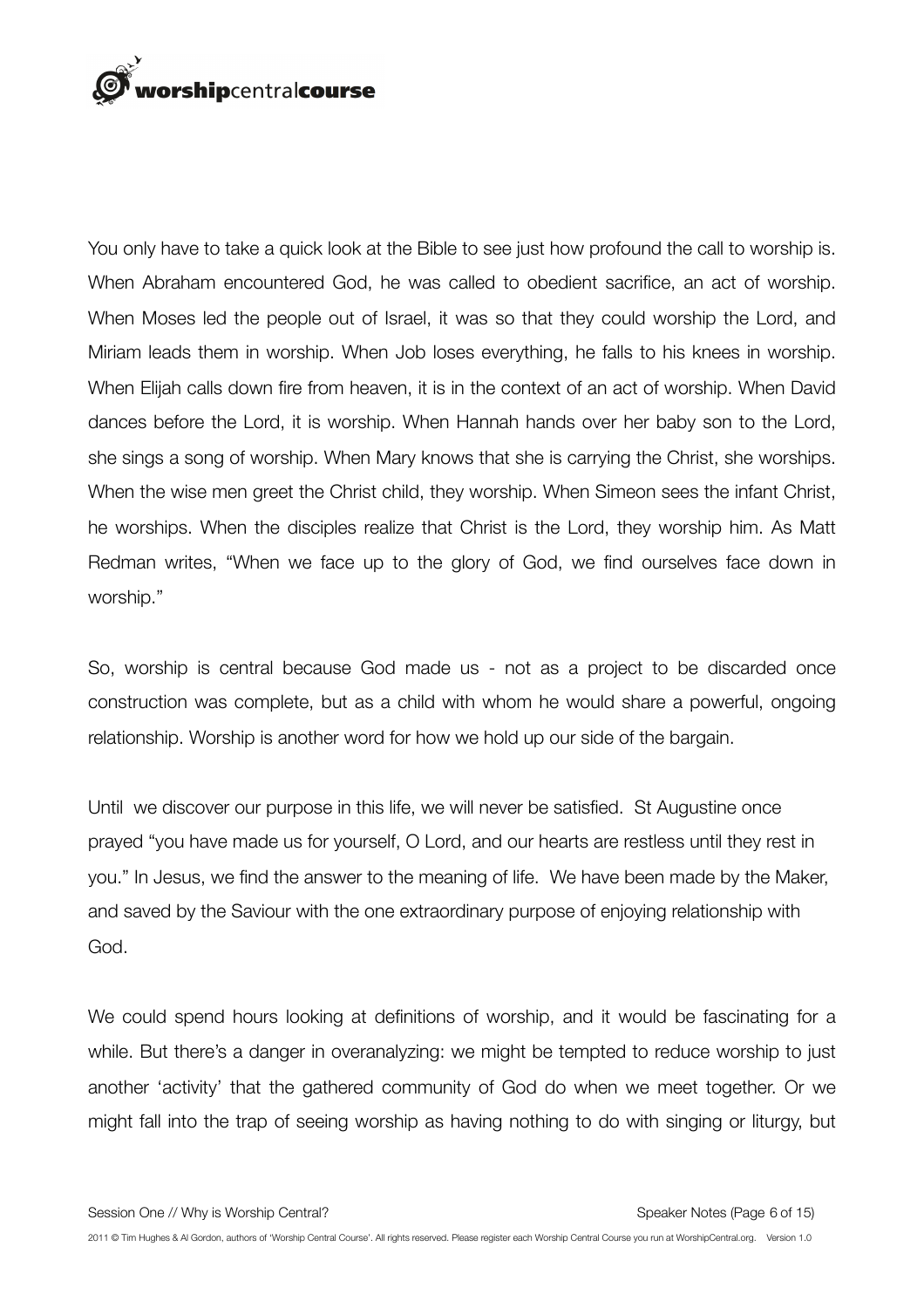

rather how we live the whole of our lives. However, worship must not become a victim of oversimplification. It involves everything, both the corporate activity and the personal lifestyle.

Here's what one writer and theologian - Simon Ponsonby - writes:

"Worship is not limited to singing songs, but is a life poured out in holiness, obedience, service, almsgiving, mission, sharing the Gospel with the lost, sharing our bread with the poor, sharing our lives with one another. I believe God receives glory by the very birth of an infant, by bees making honey, by husband and wife making love, when the painter paints, the singer sings, the architect designs, the teacher teaches, the athlete competes. Worship in song, in verbal praise is one part, a significant part of worship, of glorifying God, but not the only one."

Worship involves all of our lives, not just one part. Through the rest of this Course we are going to be focusing mainly on one specific aspect of worship - expressing our worship through singing, playing music and raising our voices together - but we must start here by stating that while this is a crucially important part of worship, it is not the only way we worship.

Worship is the total alignment of our heart, soul, mind and strength with the will of God. It is our wholehearted response to God's extravagant love and mercy. William Temple, the great Archbishop, wrote that, "Worship is the submission of all of our nature to God. It is the quickening of conscience by his holiness, nourishment of mind by his truth, purifying of imagination by his beauty, opening of the heart to his love, and submission of will to his purpose. And all this gathered up in adoration is the greatest of human expressions of which we are capable."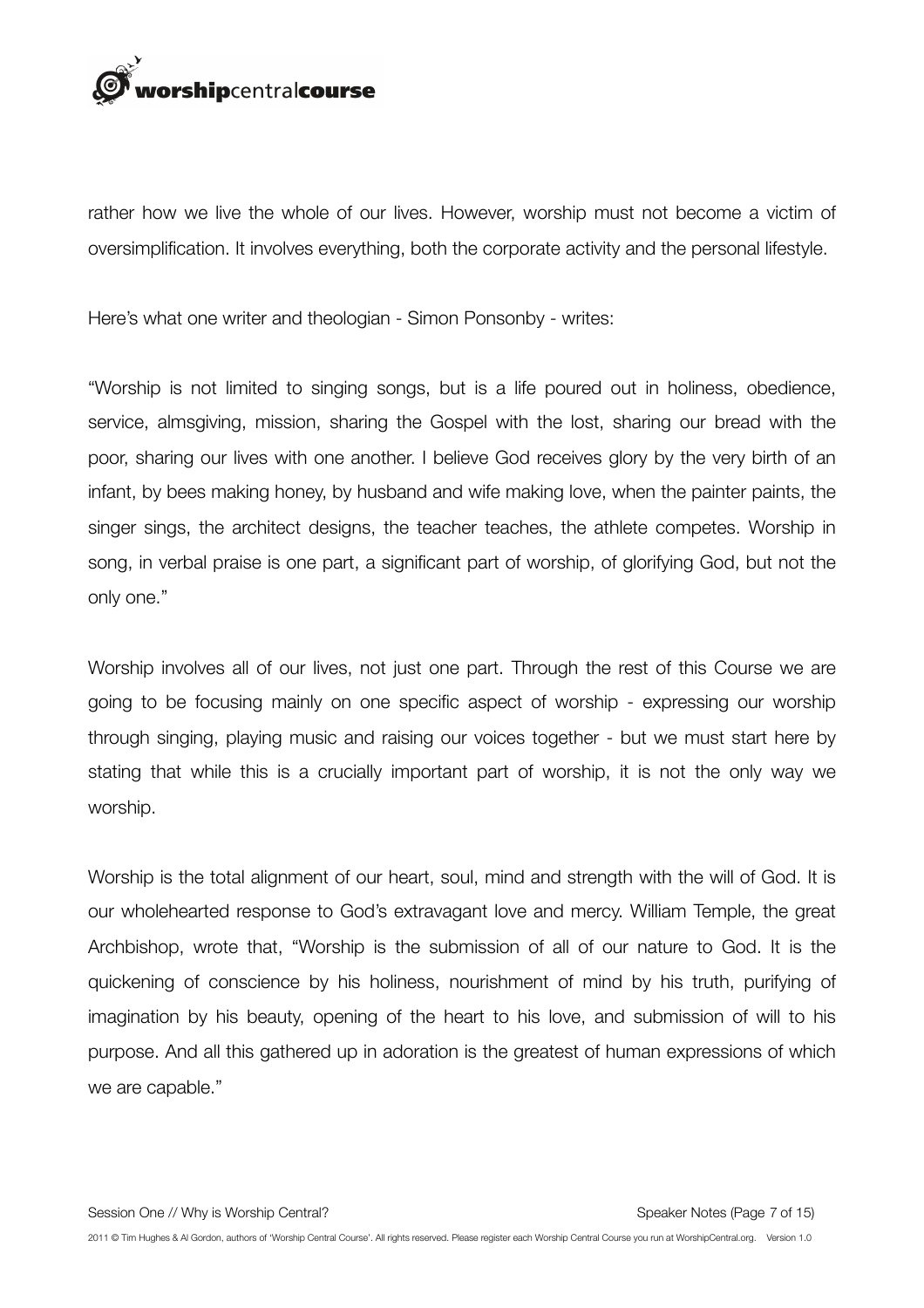

As Psalm 100 reminds us, the wonderful news of the Christian faith is that there is a God, he is good and we can know him. Today, we are invited into the beautiful exchange that is worship, where we find our true identity and purpose as worshippers of the living God.

## 2 Worship is our Priority

If worship is our purpose, and it finds expression through the whole of our lives, then it stands to reason that we must make it the main priority in our lives. We need to learn what it means to make the worship of Jesus Christ central. Put simply, worship is our response to what we value most. Genuine worship involves giving everything of who we are to God. He needs to become our number one priority above every other ambition, affection and activity.

## [Insert Story]

Insert your own humorous story that makes the point that your relationships require you to give your all. For instance, Tim tells a story about telling his future wife Rachel that he was '99%' sure he wanted to marry her. It didn't go down too well. Tell your own story of how you discovered that the best relationships require you to give it your all.

In Luke's Gospel Jesus is invited to the home of two sisters, Mary and Martha. Martha absorbs herself in the busy preparation of organizing a meal, while Mary sits at the feet of Jesus, refusing to give in to the formidable family, cultural and religious expectations of the day. It was a shocking gesture, but she was utterly devoted, utterly determined to make the most of every minute, to hold on to the Lord's every word. In a first century home, she could not have been unaware of her sister Martha, working hard in the kitchen as was then culturally expected of the women of the family. Practicing hospitality and welcoming strangers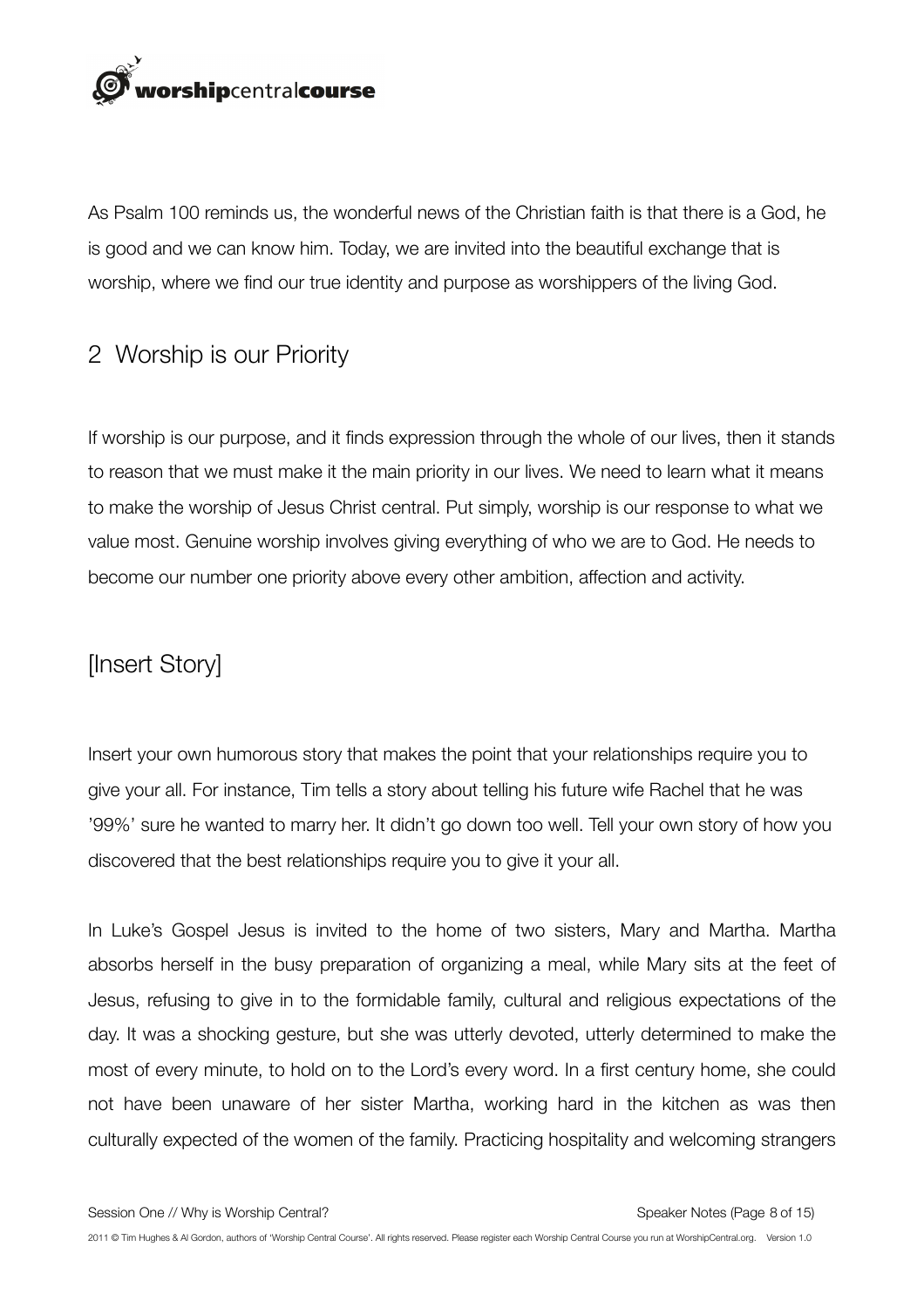

was a high religious duty, laid down in Scripture, and highest of all was to welcome a traveling rabbi or teacher. And yet Mary does something radical and countercultural. Luke's Gospel describes her as 'sitting at Jesus feet', in the posture of a disciple, effectively asking to become a disciple herself.

Frustrated, outraged, Martha bursts in and even interrupts the teacher, "Lord, don't you care that my sister has left me to do the work by myself? Tell her to help me!" And yet Jesus defends Mary's choice "Martha, Martha, you are worried and upset about many things, but only one thing is needed. Mary has chosen what is better and it will not be taken away from her." (Luke 10:38-42)

Worship will only be our priority if we choose to make it so. God does not force us to worship him. We are left with a decision to make: will we choose to be like Martha, caught up in the busyness of life, even distracted by doing things for Jesus; or will we choose to be like Mary, whose priority was to sit at Jesus' feet, completely focused on him, not letting anything, not our ambition or self-interest, not the expectations of others, nor any kind of distraction, get in the way. That choice has implications for our time, our lifestyle, our money, our energy and our ambitions in this life. In worshipping God we make him the priority. As Richard Foster writes, "If the Lord is to be Lord, worship must have priority in our lives. The divine priority is worship first, service second."

Psalm 100 encourages us to 'enter his gates with thanksgiving and his courts with praise.' There's something very deliberate and practical about this verse: a choice is made, a decision is reached to worship God with thanksgiving and praise.

Sometimes we have to choose to wake up to worship, but at other times we have to choose to slow down. We can become so distracted by the busyness of life, doing, for the most part, good and noble things, while failing to make the 'better' decision; that of prioritizing worship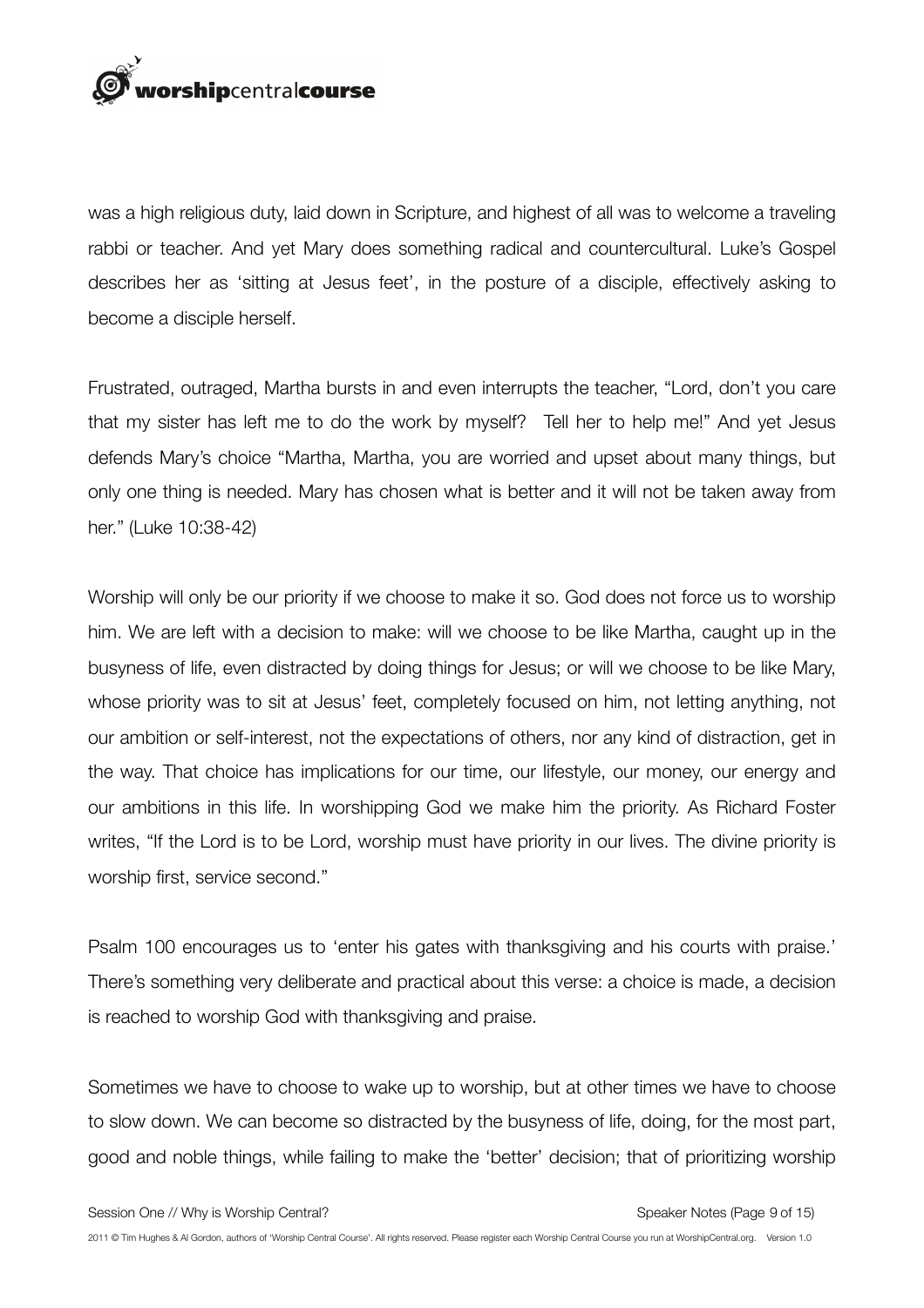

above all else. We must guard ourselves against worshipping the work of the Lord, rather than the Lord of the work.

The former Vicar of Holy Trinity Brompton, Bishop Sandy Millar, tells the story of attending an early Vineyard Conference in California. Having been dramatically inspired by all that was going on, he went for a walk along the beach to pour his heart out to God. He was so thankful for all that was going on in the life of HTB. As he prayed, he was suggesting things that he could offer up for God to use. When he asked the question, God what do you want from me? He felt God clearly say, "Sandy, all I want is you." Before we get caught up making grand statements and trying to offer God our money, achievements and ambitions, we need to first and foremost offer up ourselves—all that we are, all that we have been and all that we will ever be.

In worship we find perspective, we find hope, we find meaning and joy. We engage in intimacy – closeness. The fact that we don't simply worship God from afar is earth shattering. We don't just sing about him, a distant deity, we sing to him; we draw near.

The Greek word most used in the New Testament for worship is proskuneo; its literal meaning is to come towards, to kiss, to bow down and pay homage. It suggests that our worship should be about both awe and reverence towards a holy God, but also closeness and intimacy. When we worship we come humbly to approach the ruler of the heavens and earth. We bow down in adoration. But we also enjoy friendship.

That word 'intimacy' is so easily misunderstood or reduced to merely romantic notions about God. True intimacy is raw, honest, passionate and powerful. We engage in intimacy when we stop pretending, we allow God full access to all that we are. We let down the barriers and trust completely.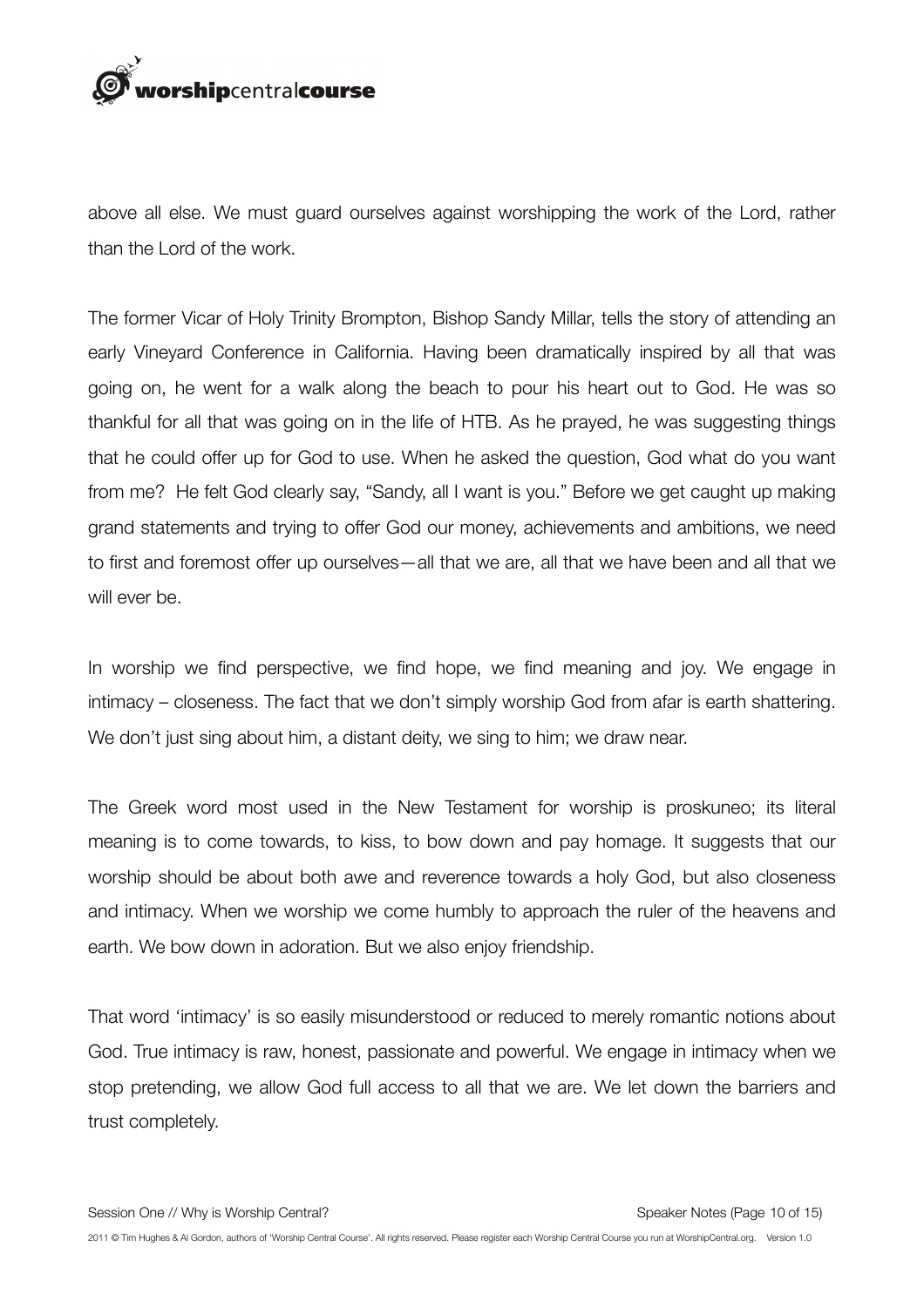# rorshipcentralcourse

A group of the UK's elite special forces, the SAS, were fighting behind enemy lines. They were interviewed by a journalist, who asked them to summarize their relationship with one another using just one word. After much thought they came back with the word 'intimacy.' Perhaps not the first word you would associate with some of the toughest of soldiers, but these men who daily entrusted their lives to one another, who shared their deepest fears, who saw one another in the most pressured of conditions, knew what it was to experience intimacy.

Worship through singing is not about entertainment or warming up a congregation for the preacher. It is about encountering God and experiencing the liberating reality of intimacy. Worship is not about impressing other people with our liturgies, creativity or music. It is not a commodity for a congregation to enjoy and consume. No, worship is about encountering the reality of God and reordering our priorities in response to who he is. It involves drawing people's focus back to Christ, reminding them who they should be prioritizing.

We should never approach a church service with the question 'what can I get out of this service?' Instead we should be asking 'what can I give?' If we approach each song thinking, 'I like this one, I'll engage in worship' or 'I hate this song, I can't worship to this,' we'll completely miss the point. As worshippers we come to give. Practically that may involve choosing to enter in worship by using our whole bodies and deciding not to switch off and only observe. Remember those words from Psalm 100? We're called to 'shout' and to come before God with 'joyful songs'.

Throughout the Psalms we're urged to worship physically – to bow down, to lift up our hands, to sing a new song, to jump, to dance. One of the Hebrew words for praise, *halal*, means 'to make a show or rave about, to glory in or boast upon, to be clamorously foolish about your adoration of God.' The one thing genuine worship should never be is dull, rather our worship should be passionate and wholehearted.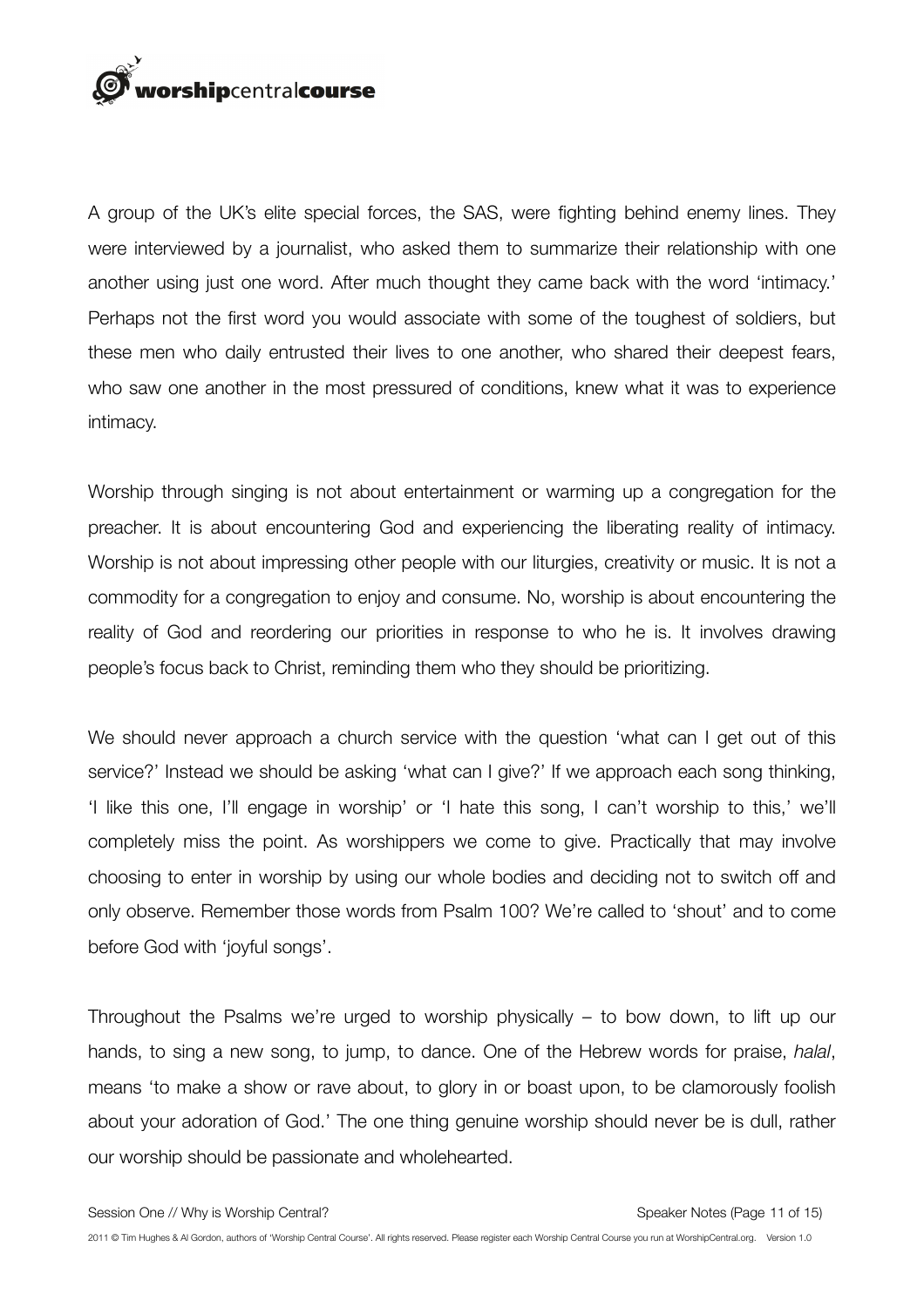

Our very first calling is to love God. In that sense, the 'Great Commandment' must come before the 'Great Commission.' That means that first we must learn to love the Lord with all our heart, mind, soul and strength, and then out of this flows everything that we do, including sharing that love with others. It might sound controversial, but the church's most urgent activity here on earth is not mission, evangelism or caring for the poor, even though these things are essential. Our primary calling and concern is to see God glorified.

John Stott wrote: "The highest of missionary motives is neither obedience to the Great Commission, nor love for sinners who are alienated and perishing, but rather zeal – burning and passionate zeal – for the glory of Jesus Christ". If we want to see the re-evangelization of the nations and the transformation of society, we must learn to make worship our priority.

#### 3 Worship Is Our Privilege

Worship is our purpose and our priority, and it is also the greatest privilege we could ever know. The one who made the universe, who flung the stars into space, invites us to enter his gates thankfully, to run into his courts with praise, and to come close.

## [Insert Story]

Add in your own humorous story here about a time when you discovered that you weren't quite as important as you would have liked to think you were, or you found yourself humorously humbled. The point here is simple: give some sense of contrast between the way we create our own hierarchies here on earth and the incredible ease with which we can access God and worship him.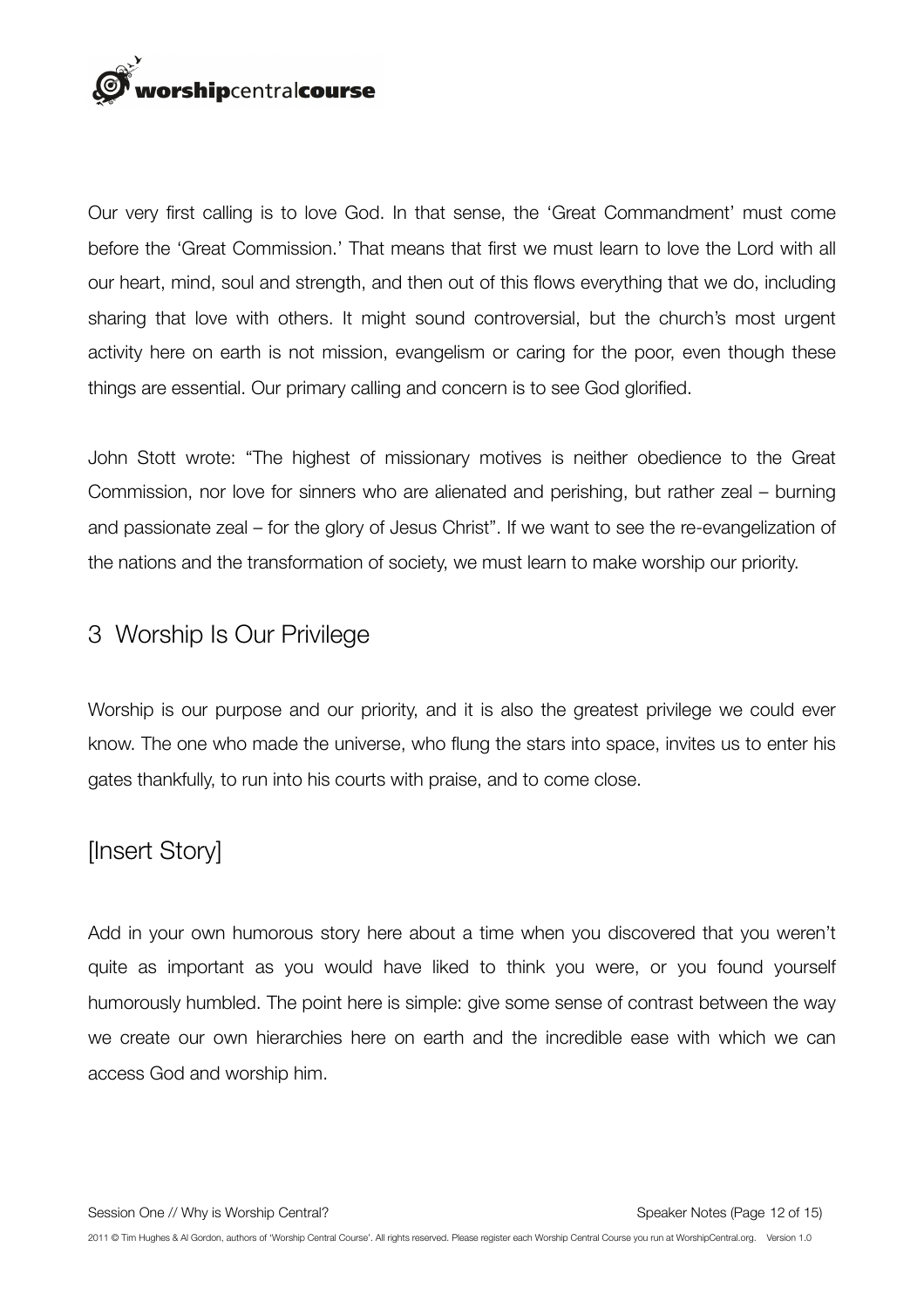

The amazing truth is that when we worship God, we are not disappointed. Psalm 100 encourages us not just to draw near with thanksgiving and praise, but also to enjoy the reality that the "Lord is good and his love endures forever..." God has made it possible for every one of us to enter in and experience the privilege of his presence. In Christ, we are free to enjoy access all areas by the Holy Spirit, a pleasure we can enjoy forever. In Jesus, we have passed through the security cordon into the Holy of Holies. However, this freedom has come at a great cost.

Once there was a time when the people of Israel were symbolically separated from God by a thick curtain in the temple. Something extraordinary happened on the day that Jesus offers his life on the cross for us. At the moment Jesus breathed his last breath, the Bible records that the curtain in the temple was torn in two, from the top to the bottom. Jesus has broken down the barrier, opened wide the way and invites us to experience his presence and enjoy him forever. As we draw near to God, we find ourselves running into the arms of a good and faithful Father, whose love endures forever.

In the presence of this all-loving, creator Father, extraordinary things begin to happen. We begin to change. Have you noticed the way that we start to look like the ones we love the most? Dog owners start to look like their pets and married couples start to share mannerisms. Whether it's friends or family, heroes of celebrities, whatever we cherish, changes us.

As we worship in Christ we experience a glorious chain reaction of blessing. We discover more of God's love, his goodness, his faithfulness through every generation, and our hearts cannot help but respond in worship. At the same time, God reveals more of the wonders of his love, and we experience forgiveness, healing and restoration. Like the woman who interrupts Jesus at supper to wet his feet with her tears, we love much because we have been forgiven much. This chain reaction of the heart explodes on and on into eternity, as we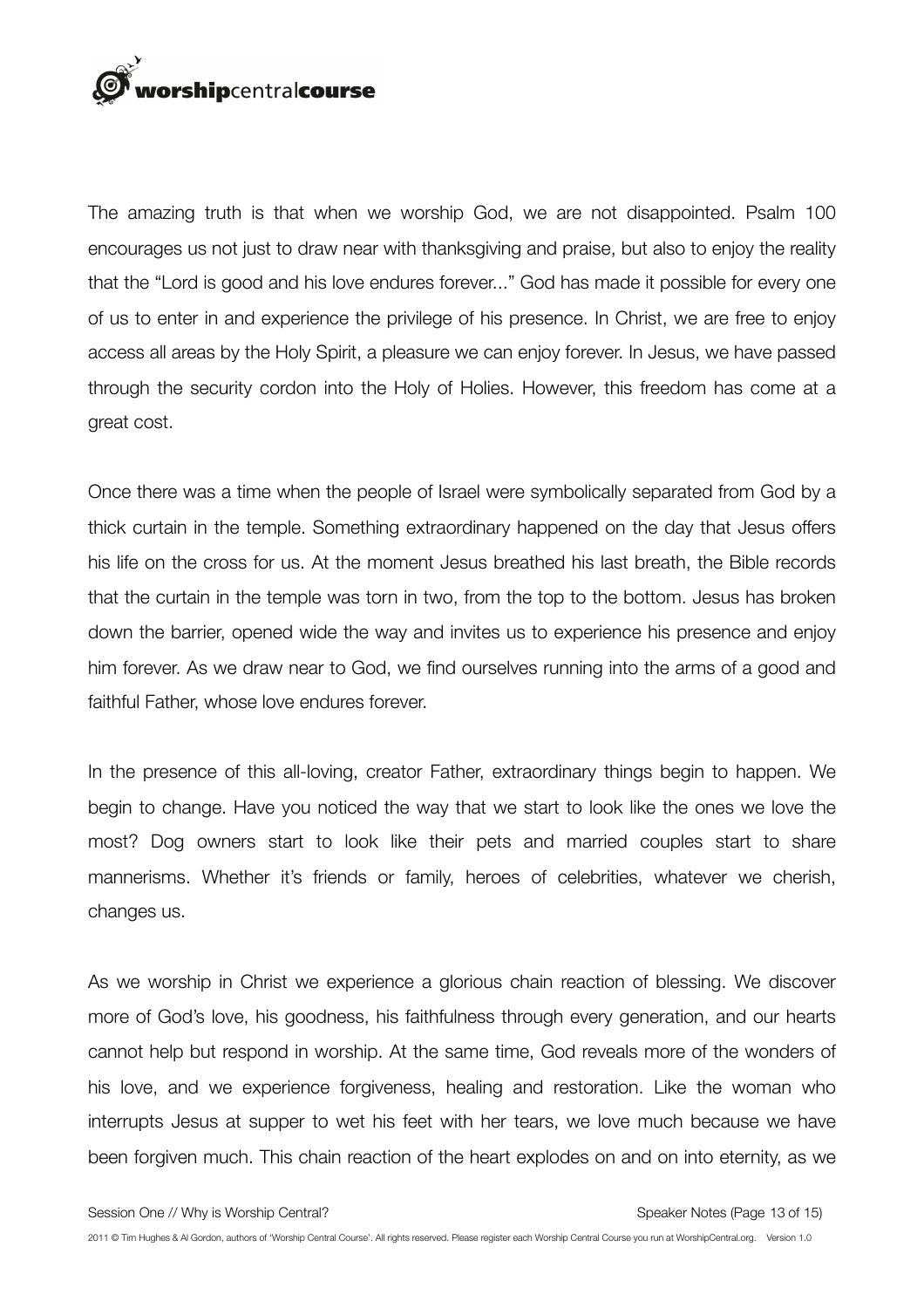# rorshipcentralcourse

enjoy God. The Westminster Shorter Catechism explains that the 'chief end' of mankind is to glorify God and to enjoy him forever. C.S. Lewis, reflected on this famous saying, writing, "Fully to enjoy is to glorify. In commanding us to glorify him, God is inviting us to enjoy him."

We started this session exploring the fact that worship is simply this: God created us to be caught up in a dynamic relationship with him at every level of our life: heart, soul and mind. When we nurture that dynamic relationship, guess what - we want more. Worship sparks worship. Whatever type we're talking about - the singing or the living, the face-down silence at the foot of the cross or the determination to sacrifice that which we value in pursuit of a deeper connection with God - when we live like this we cannot help but be changed, be made whole and be inspired to want more.

So we end where we began: worship is central to everything we do, to everything we are and to every aspect of how we live in the Kingdom of God. Worship is central to everything the church does, regardless of style, denomination or tradition. All that we believe, think, say and do must flow from our beating heart of worship. Jesus is our purpose, our priority and our privilege, and today he calls us back to discover the urgency of worship. As William Temple writes, "This world can be saved from political chaos and collapse by one thing, and that is worship."

As we end this session and start this Course, I'd want to encourage us to do one simple thing: to make worship even more central to our lives. That's the invitation: to embark on a glorious adventure that never ends, but that continually captivates and satisfies. Let's ask the Holy Spirit to reveal Jesus to us in a fresh way today. The Bible tells us that God pours "his love into our hearts by the Holy Spirit, whom he has given us" (Romans 5:5). Why don't we ask God to fill us with new purpose, to reorder our priorities and to pour the Father's love into our hearts, so that we might take another step on this, life-changing, dynamic relationship with him.